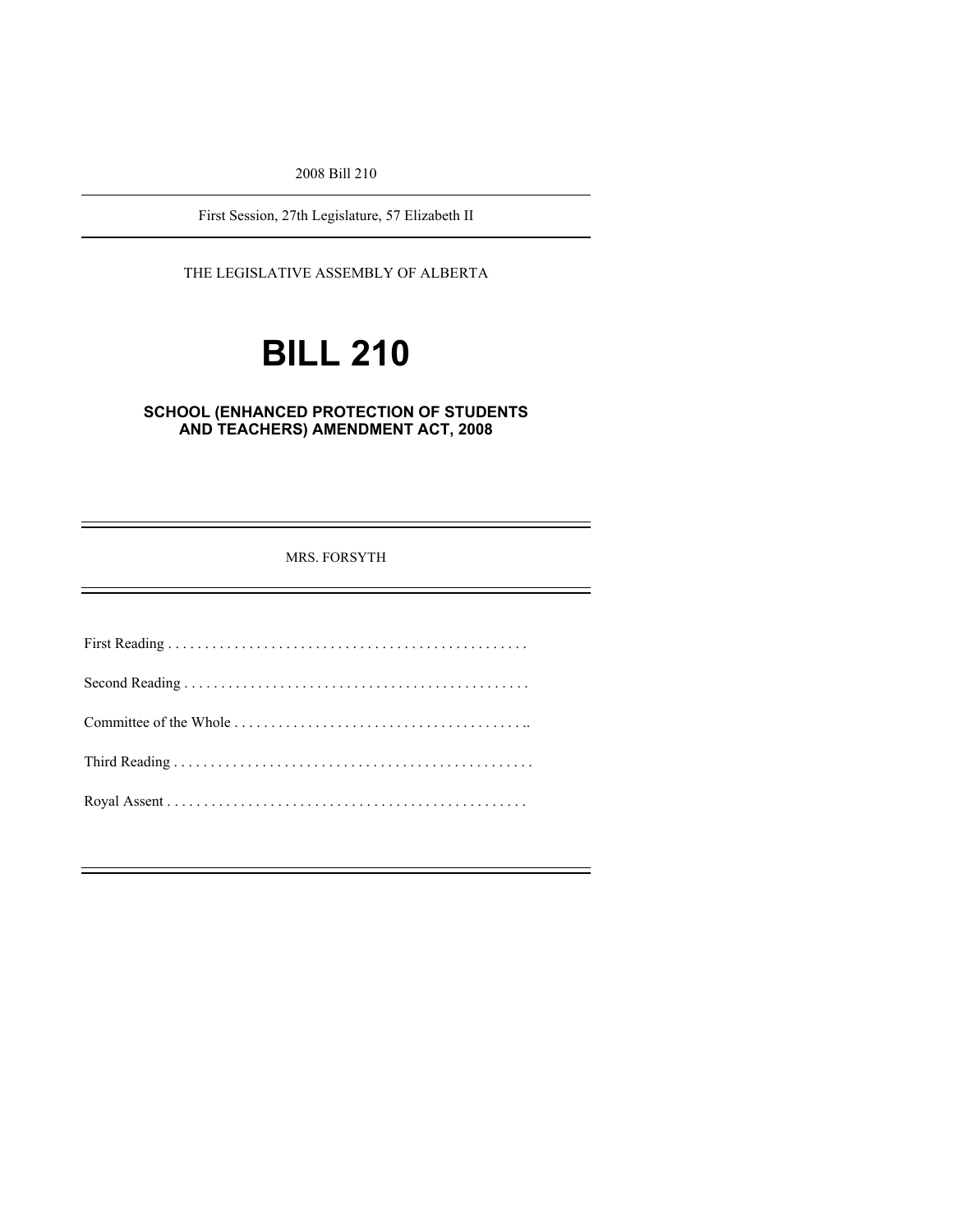*Bill 210 Mrs. Forsyth* 

# **BILL 210**

2008

## **SCHOOL (ENHANCED PROTECTION OF STUDENTS AND TEACHERS) AMENDMENT ACT, 2008**

*(Assented to , 2008)* 

HER MAJESTY, by and with the advice and consent of the Legislative Assembly of Alberta, enacts as follows:

#### **Amends RSA 2000 cS-3**

**1 The** *School Act* **is amended by this Act.** 

#### **2 Section 1(1) is amended**

- **(a) by adding the following after clause (a):** 
	- (a.1) "banned item" means
		- (i) a weapon, as defined in the *Criminal Code* (Canada),
		- (ii) a controlled substance and offence-related property, as defined in the *Controlled Drugs and Substances Act* (Canada), and
		- (iii) any item listed in the regulations as a banned item for the purposes of this Act;

#### **(b) by adding the following after clause (b):**

- (b.1) "to bully" means to repetitively harass an individual to maintain an imbalance of power over that individual by
	- (i) gestures, verbal abuse or written abuse, including gestures and abuse that are racially, ethnically or genderbased, directed at that individual,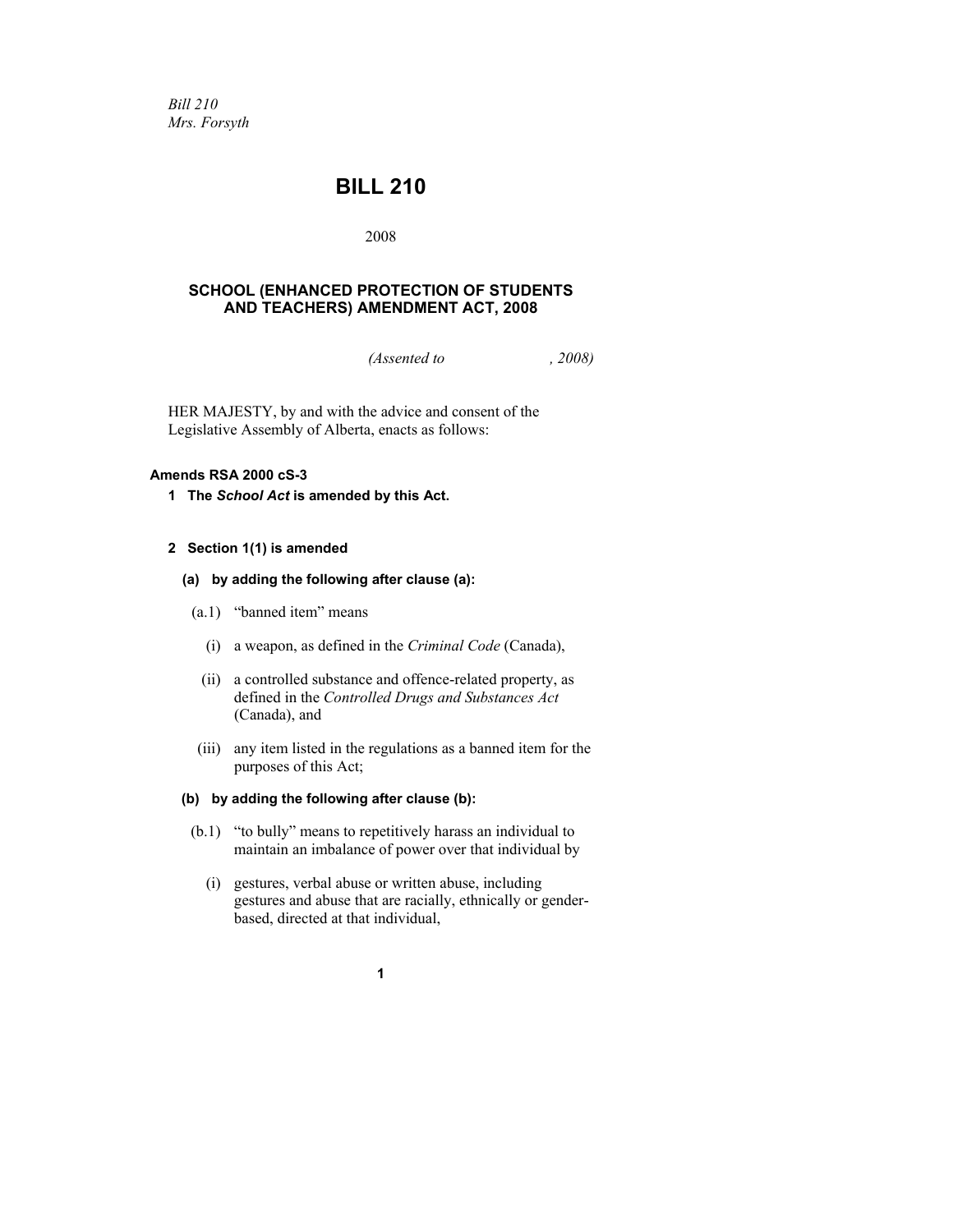# **Explanatory Notes**

- Amends chapter S-3 of the revised Statutes of Alberta 2000.
- Definitions.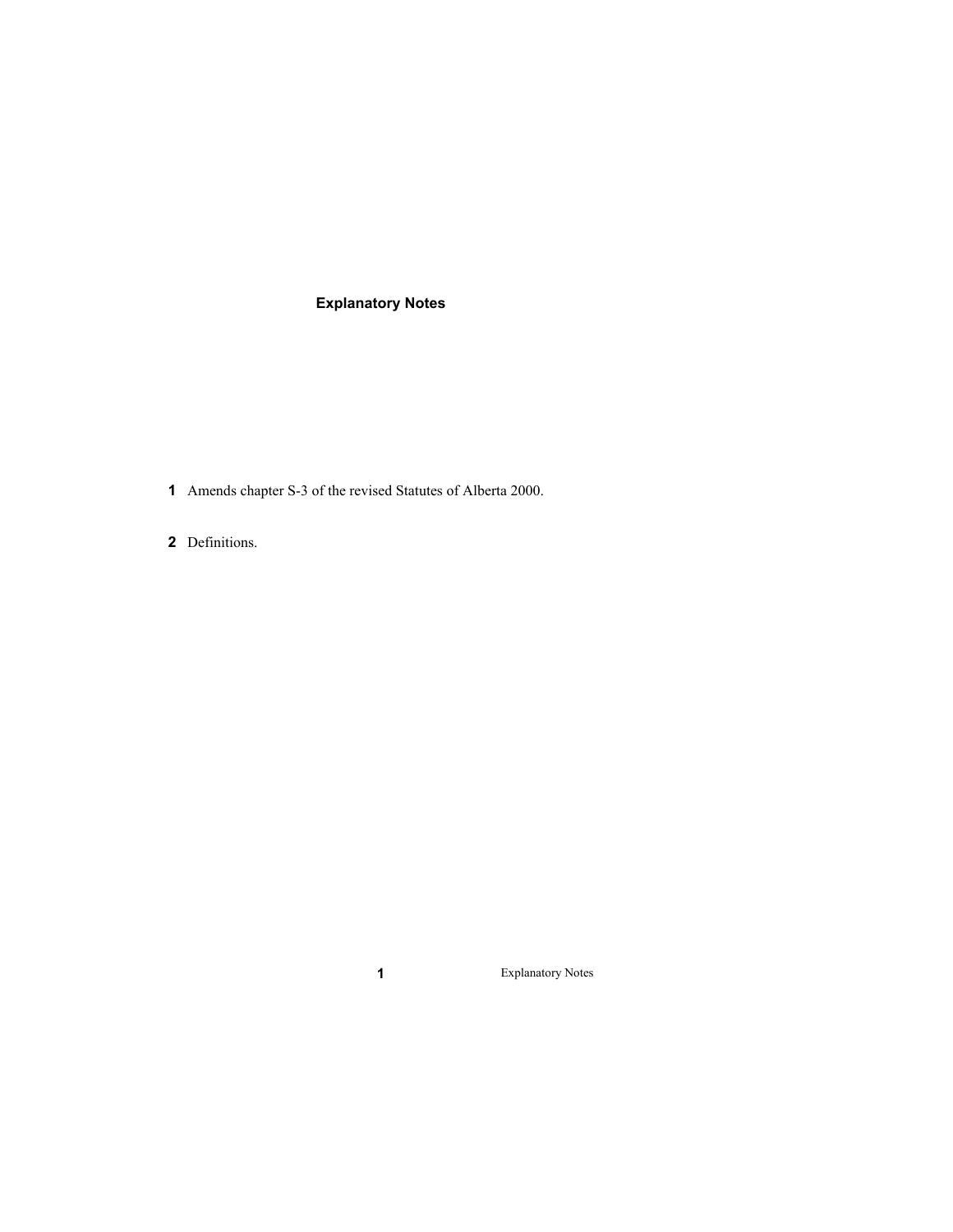- (ii) stealing the possessions of that individual,
- (iii) physical or sexual assault or threats of physical or sexual assault on that individual, or
- (iv) threats of death to that individual;

#### **(c) by adding the following after clause (q):**

 (q.1) "peace officer" means peace officer as defined in the *Police Act;* 

#### **(d) by adding the following after clause (kk):**

 (ll) "written" means words, abbreviations or symbols represented or reproduced by any mode of representation or reproduction in visible form.

#### **3 The following is added after section 12:**

#### **Banned items**

**12.1** No student shall possess a banned item in a school, on school grounds, on a school bus or at an activity sponsored or approved by a board.

#### **Bullying banned**

**12.2** No student shall bully another person

- (a) in a school, on school grounds, on a school bus or at an activity sponsored or approved by a board, or
- (b) by means of a school computer or the Internet accessed through a school computer.

#### **Regulations**

**12.3** The Minister may make regulations listing items that are banned items for the purposes of this Act.

#### **4 The following is added after section 23:**

#### **Contravention of section 12.1 or 12.2**

**23.1(1)** If a teacher or a board is aware that a student may have contravened section 12.1 or 12.2, the teacher or board must advise the principal.

**(2)** A principal who is aware that a student may have contravened section 12.1 or 12.2 or who has been advised under subsection (1)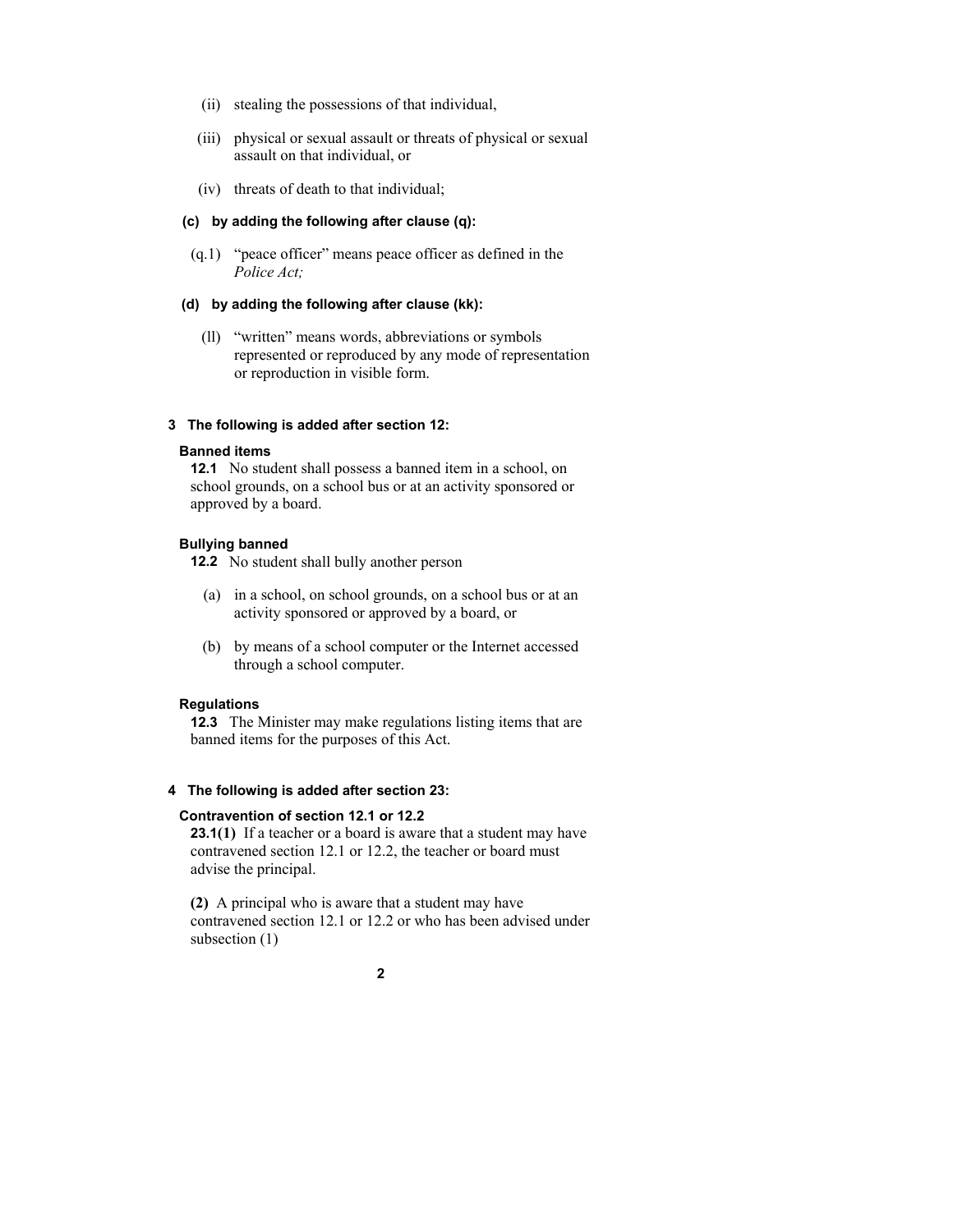Banned items, bullying banned, regulations.

Contravention of section 12.1 or 12.2, offence.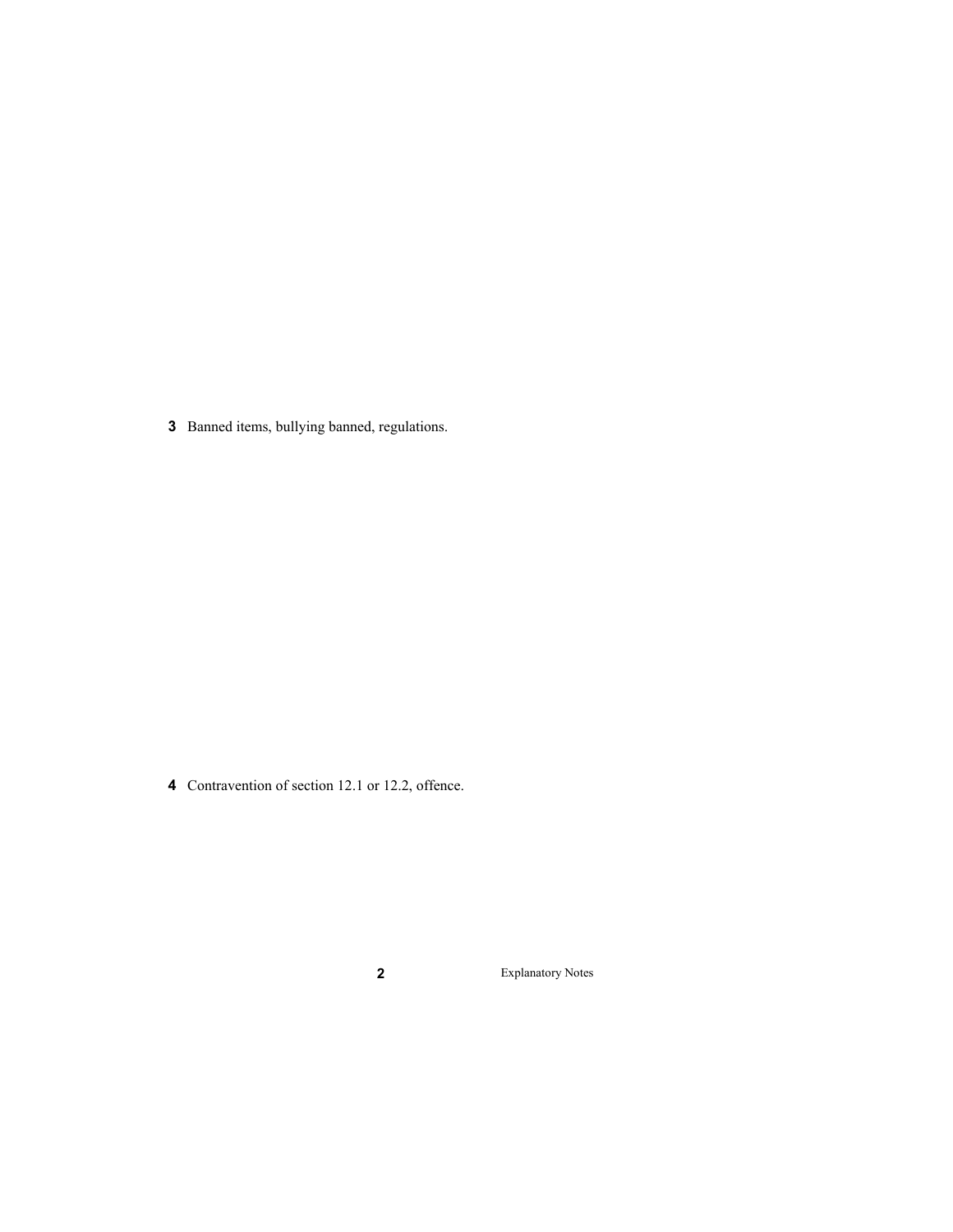- (a) must consult with the board, and
- (b) may consult with a peace officer.

**(3)** After a consultation under subsection (2)(b), if the peace officer believes on reasonable and probable grounds that a student may have contravened section 12.1 or 12.2, the peace officer may meet and consult with the student, the student's parent and the principal.

**(4)** If the peace officer after having consulted under subsection (3) believes on reasonable and probable grounds that the student has contravened section 12.1 or 12.2, the principal and the peace officer may determine an educational measures program for the student to participate in, and if such a determination is made, the principal must direct the student to participate in that program.

**(5)** The principal must advise the board of any direction given under subsection (4).

#### **Offence**

**23.2** A student who fails to participate in an educational measures program, as directed under section 23.1, is guilty of an offence.

#### **5 Section 24 is amended**

- **(a) in subsection (1)** 
	- **(i) by striking out** "A teacher or a principal may" **and substituting** "Subject to subsection (1.1), a teacher or principal may";
	- **(ii) by striking out** "or" **at the end of clause (a);**
	- **(iii) by adding the following after clause (a):** 
		- (a.1) the student has failed to participate in an educational measures program, as directed under section 23.2, or

#### **(b) by adding the following after subsection (1):**

**(1.1)** Grounds for suspension under subsection (1) do not include contravention of section 12.1 or 12.2.

#### **6 Section 60 is amended by adding the following after subsection (1):**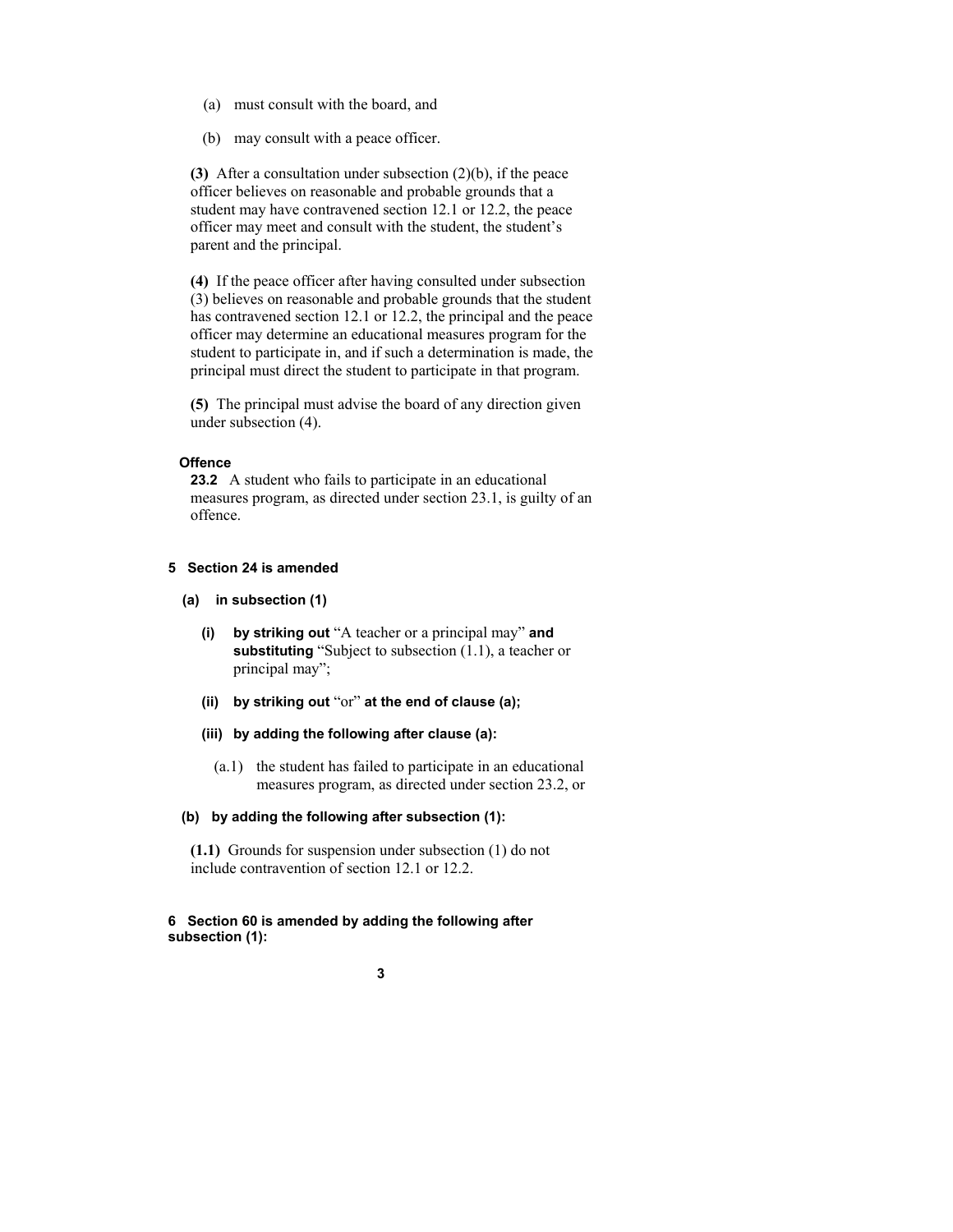### **5** Section 24(1) presently reads:

*24(1) A teacher or a principal may suspend a student in accordance with subsection (2) or (3) if in the opinion of the teacher or principal* 

- *(a) the student has failed to comply with section 12, or*
- *(b) the student's conduct is injurious to the physical or mental wellbeing of others in the school.*

**6** Board to provide educational measures programs.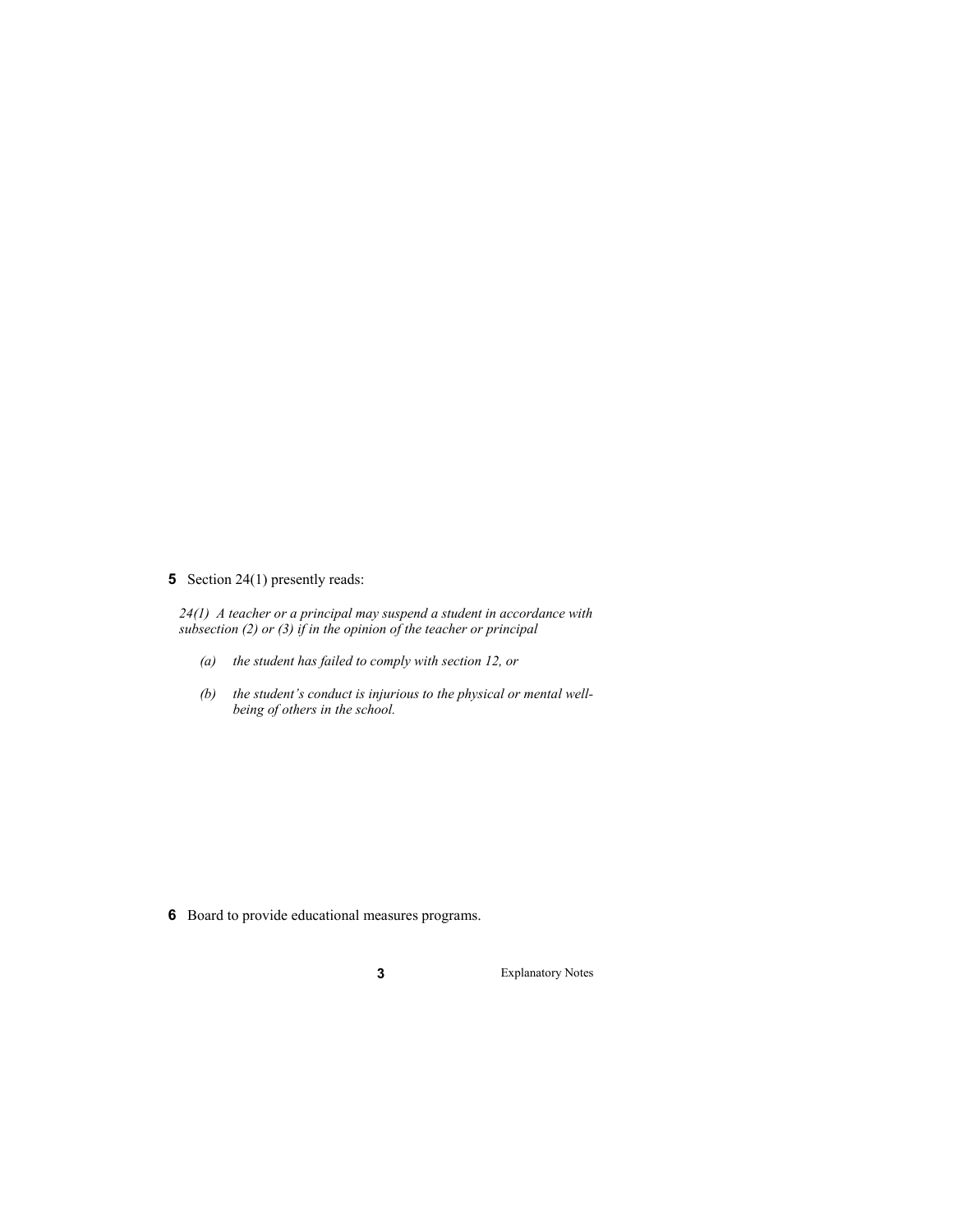**(1.1)** A board must provide for educational measures programs referred to in section 23.1.

#### **7 Section 77 is amended**

#### **(a) by adding the following after subsection (1):**

**(1.1)** A board shall, within 30 days of the end of a school year, submit a report to the Minister respecting all alleged contraventions of sections 12.1 and 12.2 of which the board is aware or has been advised of under section 23.1.

#### **(b) by repealing subsection (2) and substituting the following:**

**(2)** The Minister may publish or otherwise disseminate any information, including information in a report, that the Minister receives under this section.

#### **8 Section 79 is amended by adding the following after clause (c):**

- (d) respecting educational measures programs referred to in section 23.1:
- (e) respecting reports required under section 77(1.1).

#### **9 This Act comes into force on Proclamation.**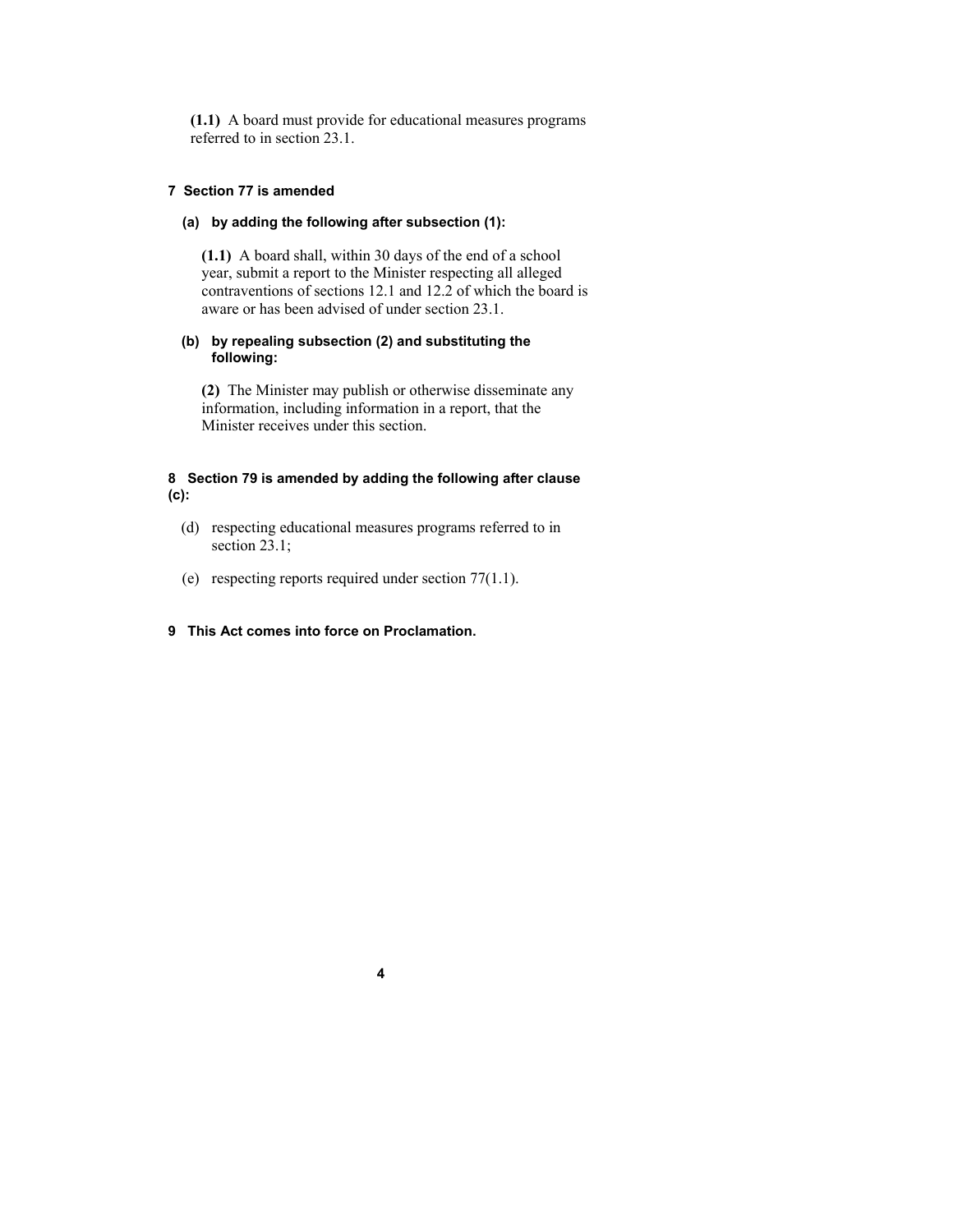**7** Section 77 presently reads:

*77(1) A board shall provide the Minister with any information the Minister requests in writing.* 

*(2) The Minister may publish or otherwise disseminate any information the Minister receives under subsection (1).* 

**8** Regulations.

**9** Coming into force.